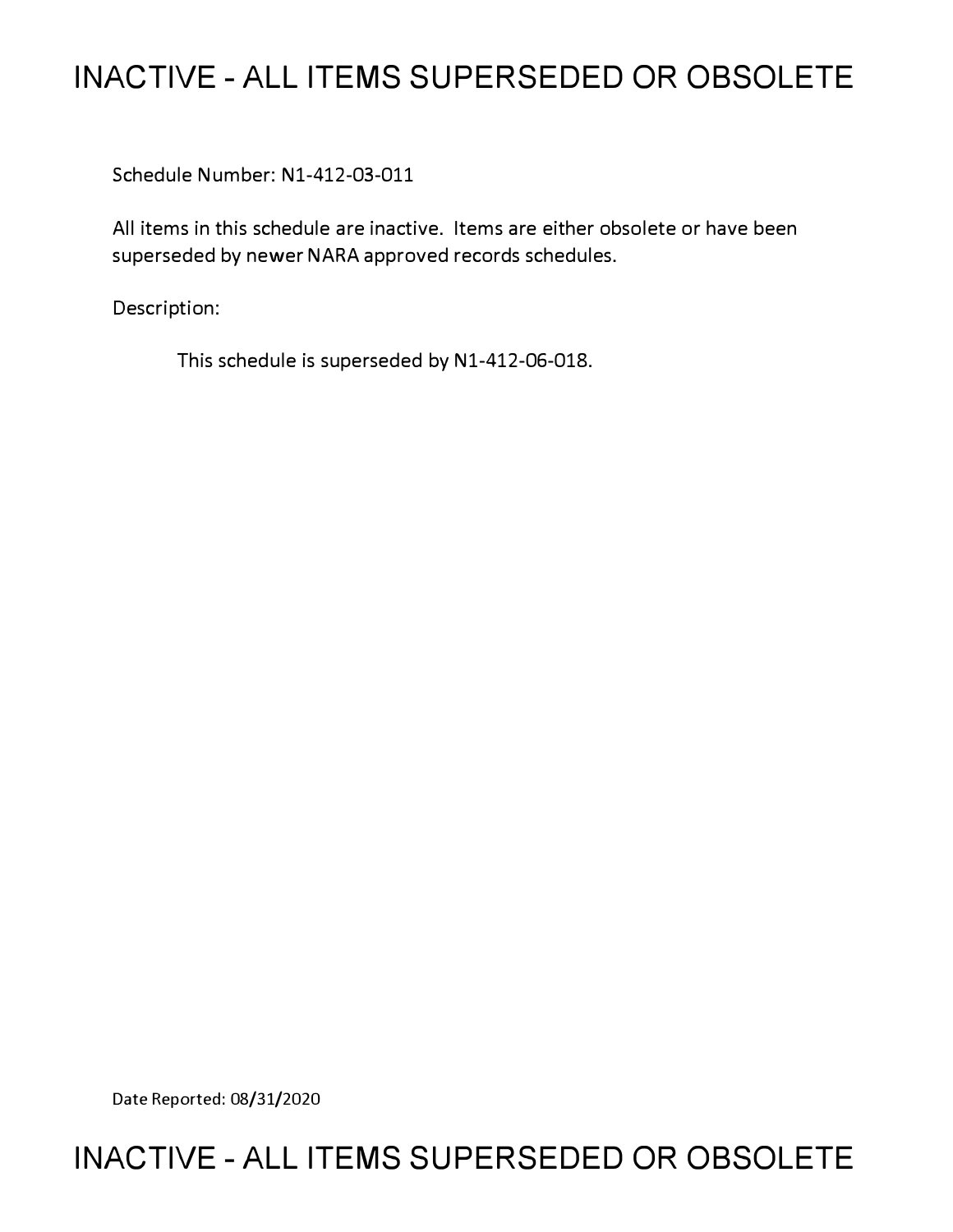|                                                                                          |         | $\cdot$ $\cdot$                                        |  |                                       |              |                                                                                                                                                                                                                                                                                                                                                 | NWML                                    |
|------------------------------------------------------------------------------------------|---------|--------------------------------------------------------|--|---------------------------------------|--------------|-------------------------------------------------------------------------------------------------------------------------------------------------------------------------------------------------------------------------------------------------------------------------------------------------------------------------------------------------|-----------------------------------------|
| <b>REQUEST FOR RECORDS DISPOSITION AUTHORITY</b>                                         |         |                                                        |  |                                       |              | <b>EAVE BLANK (NARA use only)</b><br><b>JOB NUMBER</b>                                                                                                                                                                                                                                                                                          |                                         |
| (See Instructions on reverse)                                                            |         |                                                        |  |                                       |              | $71 - 412 - 03 - 11$                                                                                                                                                                                                                                                                                                                            |                                         |
| TO: NATIONAL ARCHIVES and RECORDS ADMINISTRATION (NIR)<br>WASHINGTON, DC 20408           |         |                                                        |  |                                       |              | <b>DATE RECEIVED</b>                                                                                                                                                                                                                                                                                                                            |                                         |
| 1. FROM (Agency or establishment)                                                        |         |                                                        |  |                                       |              | $1 - 15 - 2003$<br>NOTIFICATION TO AGENCY                                                                                                                                                                                                                                                                                                       |                                         |
| <b>Environmental Protection Agency</b>                                                   |         |                                                        |  |                                       |              |                                                                                                                                                                                                                                                                                                                                                 |                                         |
| <b>2. MAJOR SUBDIVISION</b><br>Office of Solid Waste and Emergency Response (OSWER)      |         |                                                        |  |                                       |              | In accordance with the provisions of 44<br>U.S.C. 3303a the disposition request,<br>including amendments, is approved except<br>for items that may be marked "disposition<br>not approved" or "withdrawn" in column 10.<br><b>DATE</b><br><b>ARCHAVIST OF THE UNITED STATES</b>                                                                 |                                         |
| 3. MINOR SUBDIVISION                                                                     |         |                                                        |  |                                       |              |                                                                                                                                                                                                                                                                                                                                                 |                                         |
| Various                                                                                  |         |                                                        |  |                                       |              |                                                                                                                                                                                                                                                                                                                                                 |                                         |
| 4. NAME OF PERSON WITH WHOM TO CONFER<br>5. TELEPHONE<br>Chris O'Donnell<br>202-566-1669 |         |                                                        |  |                                       |              |                                                                                                                                                                                                                                                                                                                                                 |                                         |
|                                                                                          |         |                                                        |  |                                       |              | $5 - 3 - 04$                                                                                                                                                                                                                                                                                                                                    |                                         |
|                                                                                          |         | <b>6. AGENCY CERTIFICATION</b>                         |  |                                       |              |                                                                                                                                                                                                                                                                                                                                                 |                                         |
| Agencies,                                                                                |         |                                                        |  |                                       |              | I hereby certify that I am authorized to act for this agency in matters pertaining to the disposition of its records<br>and that the records proposed for disposal on the attached $\frac{5}{2}$ page(s) are not now needed for the<br>the General Accounting Office, under the provisions of Title 8 of the GAO Manual for Guidance of Federal |                                         |
|                                                                                          |         | is not required;                                       |  | is attached; or                       |              | has been requested.                                                                                                                                                                                                                                                                                                                             |                                         |
| DATE                                                                                     |         | SIGNATURE OF AGENCY REPRESENTATIVE                     |  |                                       | <b>TITLE</b> |                                                                                                                                                                                                                                                                                                                                                 |                                         |
| 01/08/2003                                                                               |         | Chris O'Donnell Unis () Donnell                        |  |                                       |              | Agency Records Office                                                                                                                                                                                                                                                                                                                           |                                         |
| 7 <sub>1</sub>                                                                           |         |                                                        |  |                                       |              | 9. GRS OR                                                                                                                                                                                                                                                                                                                                       | 10. ACTION                              |
| <b>ITEM</b><br>NO.                                                                       |         | 8. DESCRIPTION OF ITEM AND PROPOSED DISPOSITION        |  |                                       |              | <b>SUPERSEDED</b><br><b>JOB CITATION</b>                                                                                                                                                                                                                                                                                                        | <b>TAKEN (NARA</b><br>USE ONLY)         |
|                                                                                          |         | See attached U.S. EPA 024 - Cost Recovery Records<br>₹ |  |                                       |              |                                                                                                                                                                                                                                                                                                                                                 |                                         |
|                                                                                          |         |                                                        |  | na numu nwere<br>NSN 7540-00-634-4064 |              |                                                                                                                                                                                                                                                                                                                                                 |                                         |
|                                                                                          | 115-109 |                                                        |  |                                       |              |                                                                                                                                                                                                                                                                                                                                                 | <b>STANDARD</b><br>FORM 115 (REV. 3-91) |

i,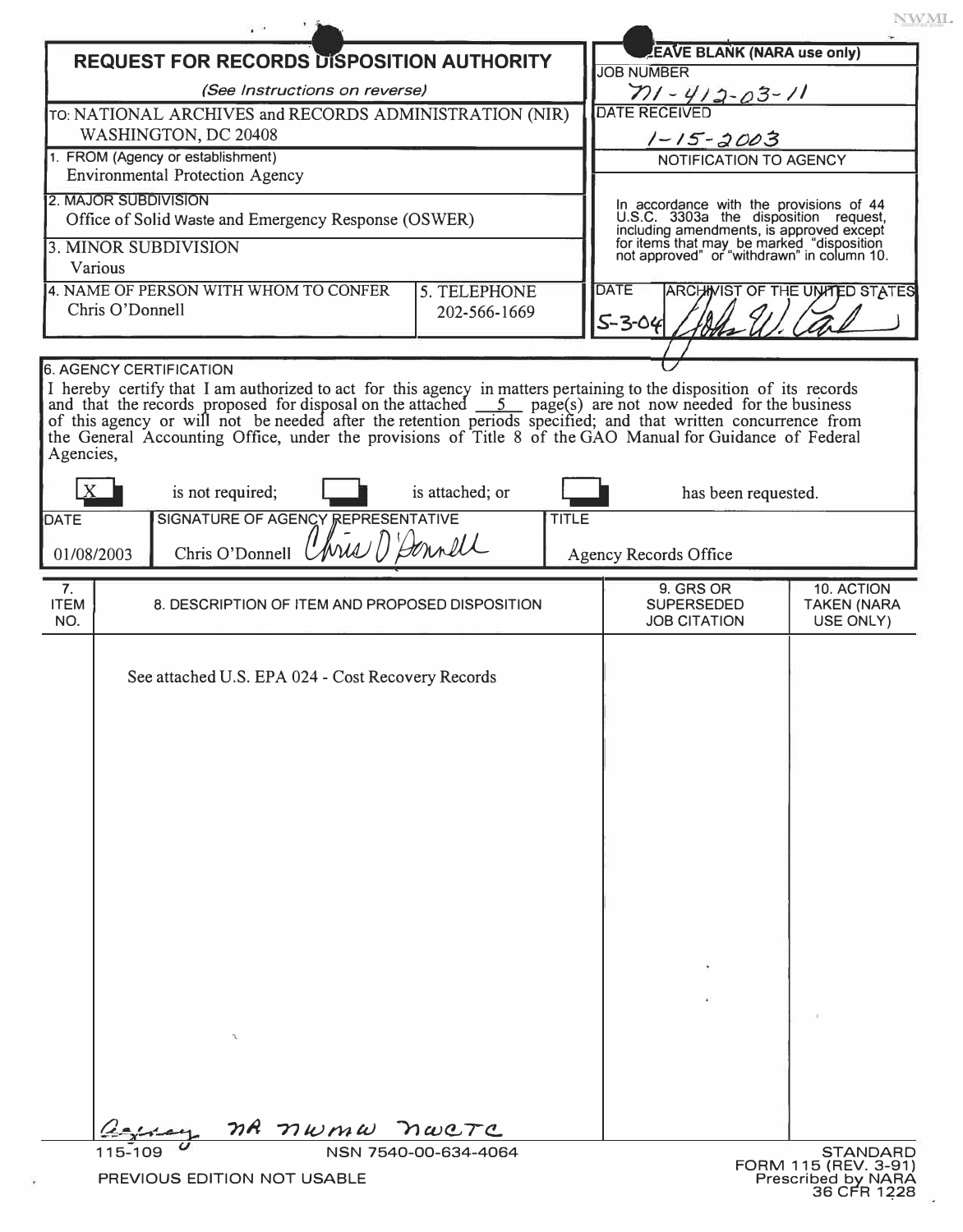

# **U.S. EPA RECORDS SCHEDULE 024**

**DRAFT:** 10/10/02

**SERIES TITLE:** 

Cost Recovery Records

#### **PROGRAM:**

Superfund and Oil

# **EPA SERIES NO:**

024

# **AGENCY FILE CODE:**  SUPR 024

**NARA DISPOSAL AUTHORITY:** 

Pending

# **APPLICABILITY:**

Agency-wide

### **DESCRIPTION:**

Site-specific records relating to activities undertaken to secure response costs from responsible parties at Superfund remedial and removal sites and oil spills. Records used for cost recovery actions include compilations of documentation that describe technical aspects of the response action and cost accounting information necessary to document the costs incurred to implement the response action. Specific types of records include the cost recovery documentation checklist, Software Package for Unique Reports (SPUR), computation schedules supporting Agency indirect costs, categorical cost summaries, contractor cost information, cost reports and invoices, treasury schedules, field expenses, letter reports/Pre-FY86 cost vouchers, payment records, payroll summaries, Federal employee timesheets, travel authorizations and vouchers, work assignments, cost summary package, cost recovery deliverables, closeout memorandum, and the 10 point document. Also includes work performance documents such as work assignments, statements of work, interagency and cooperative agreements, field notes, technical direction documents (TDDs), lab reports, monthly reports, daily activity reports, affidavits and acknowledgments of completion.

# **DISPOSITION INFORMATION:**

#### **a. Paper (non-imaged)**

#### Disposable.

Break file when cost recovery action is completed. Keep inactive materials in office at least 1 year after file break, then retire to FRC. If volume necessitates, records may be retired to the FRC (with FRC approval) prior to the designated time. Destroy 30 years after file break.

# **b. Paper (imaged)**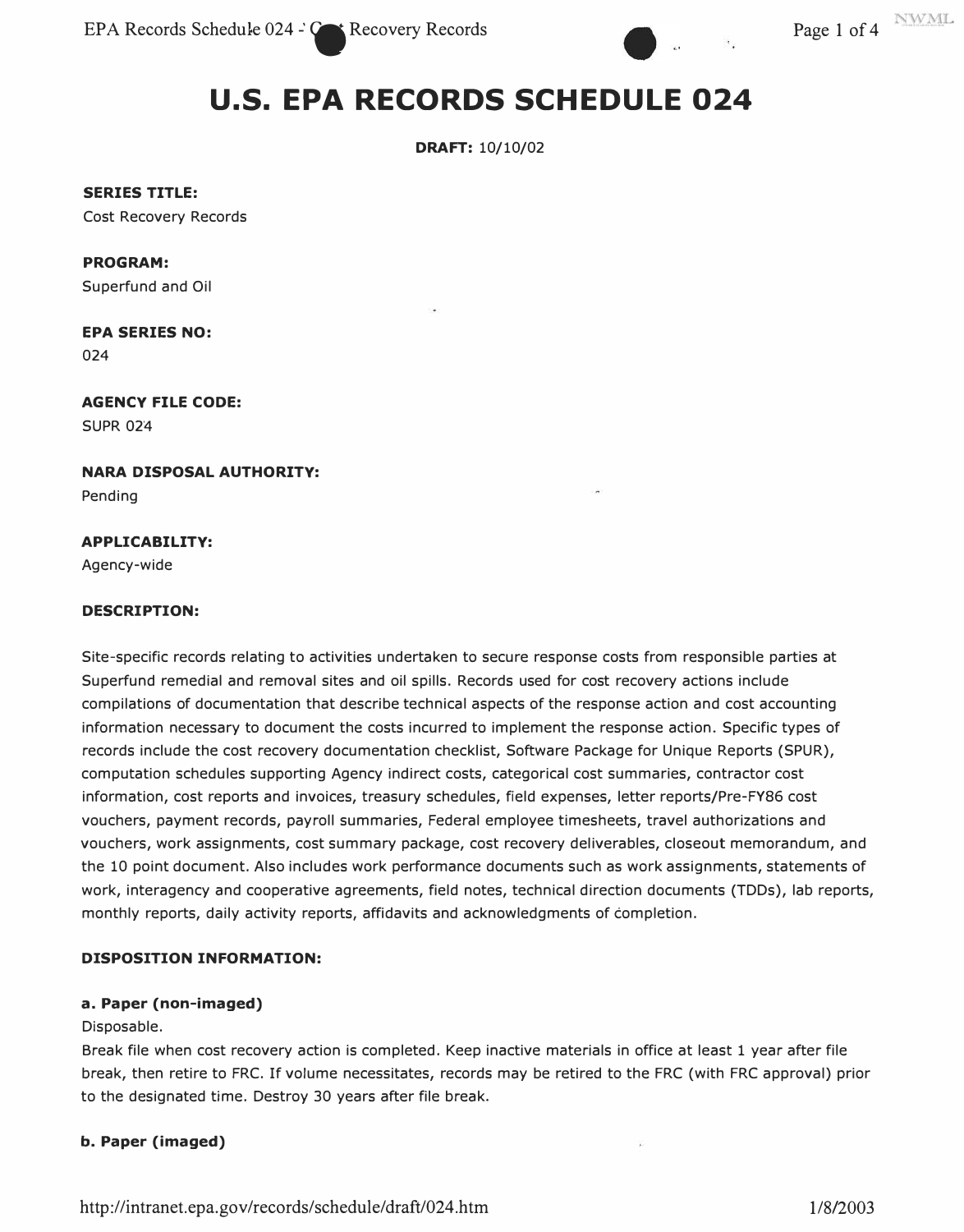EPA Records Schedule 024 -: Cost Recovery Records Page 2 of 4



Disposable.

Break file upon completion of imaging. Retire to FRC upon completion of quality assurance. Destroy 30 years after file break.

#### **c. Electronic copies created with word processing and electronic mail applications**

Disposable.

Delete when record copy is generated.

#### **ARRANGEMENT:**

Arranged by site.

# **TYPE OF RECORDS:**

Case files

#### **SPECIFIC RESTRICTIONS:**

Confidential business information, Enforcement sensitive information

#### **MEDIUM:**

Microfilm, paper, electronic

#### **FUNCTIONS SUPPORTED:**

Program operations

#### **SPECIFIC LEGAL REQUIREMENTS:**

Comprehensive Environmental Response, Compensation, and Liability Act of 1980, as amended, Sections 104, 106, and 107, 42 U.S.C. 9604, 9606, and 9607 Oil Pollution Act, as amended, 33 U.S.C. 2702, Section 1002 40 CFR 9 40 CFR 300

#### **REASONS FOR DISPOSITION:**

CERCLA and OPA, as amended, provide for the recovery from responsible parties of all response costs incurred by the federal government. This series contains the records related to cost recovery as mandated by statute and regulation.

# **AGENCY-WIDE GUIDANCE:**

The cost recovery unit is responsible for maintaining the record copy of this series and implementing the process which ensures appropriate documentation is contained in the files and the disposition.

Copies of these documents may be found in other series such as:

EPA 001 - Grants and Other Program Support Agreements - Superfund Site-Specific

EPA 010 - Site Assessment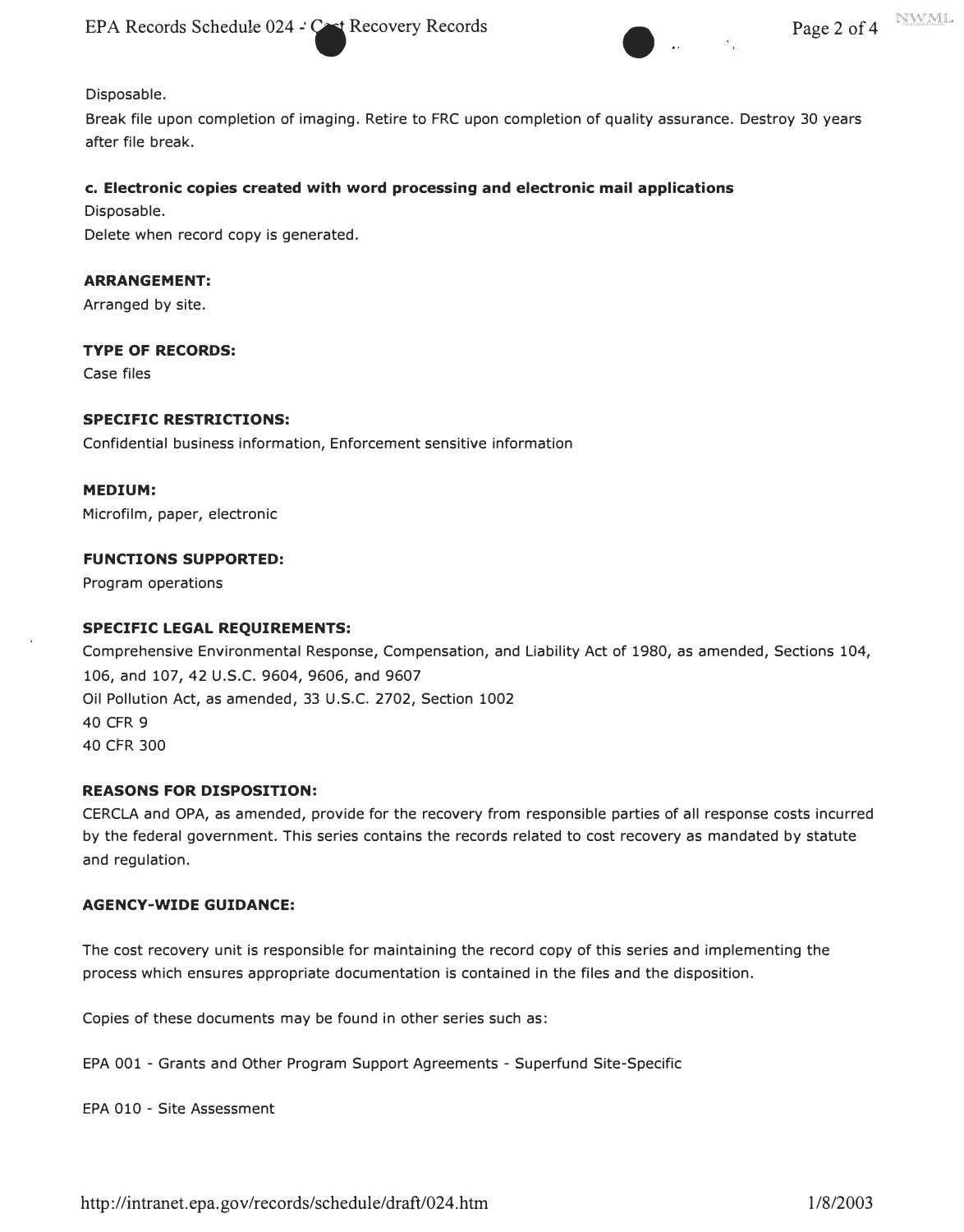EPA Records Schedule 024 .:  $C^*$  Recovery Records Page 3 of 4 NWML

EPA 012 - Federal Facilities Hazardous Waste Sites

EPA 013 - Removal Site Files - Superfund Site-Specific

EPA 014 - Remedial Site Files - Superfund Site-Specific

EPA 018 - Sampling and Analytical Data Files - Superfund Site-Specific

EPA 020 - Contract Management Records - Superfund Site-Specific

EPA 025 - Enforcement Actions - Superfund Site-Specific

EPA 480 - Enforcement Actions - Oil Site-Specific

EPA 481 - Removal Records - Oil Spill Site-Specific

SCORPIOS (Superfund Cost Organization Recovery Package Imaging Online System), EPA 052, is the image processing system being used to facilitate the storage and retrieval of cost documentation. Claims Against the Fund are scheduled as EPA 087. Records related to the Local Government Reimbursement Program are covered in EPA 080. See EPA 085 for Administrative Decision Records dealing with potentially responsible parties' petitioning the Fund for reimbursement.

As required by 36 CFR 1228.58, records with special restrictions such as confidential business information (CBI) or those exempted from disclosure by statute such as the Privacy Act must be shredded or otherwise definitively destroyed with witnessed disposal for records destroyed by contractors.

# **PROGRAM OFFICE GUIDANCE/ DESCRIPTIVE INFORMATION:**

# **CONTROLLING UNIT:**

**Unit:**  Multiple units

**Location:** 

**Inclusive Dates:** 

**Volume on Hand {feet):** 

**Annual Accumulation {feet or inches):** 

**CONTACT POINT:** 

# **Contact:**

# **Mail Code:**